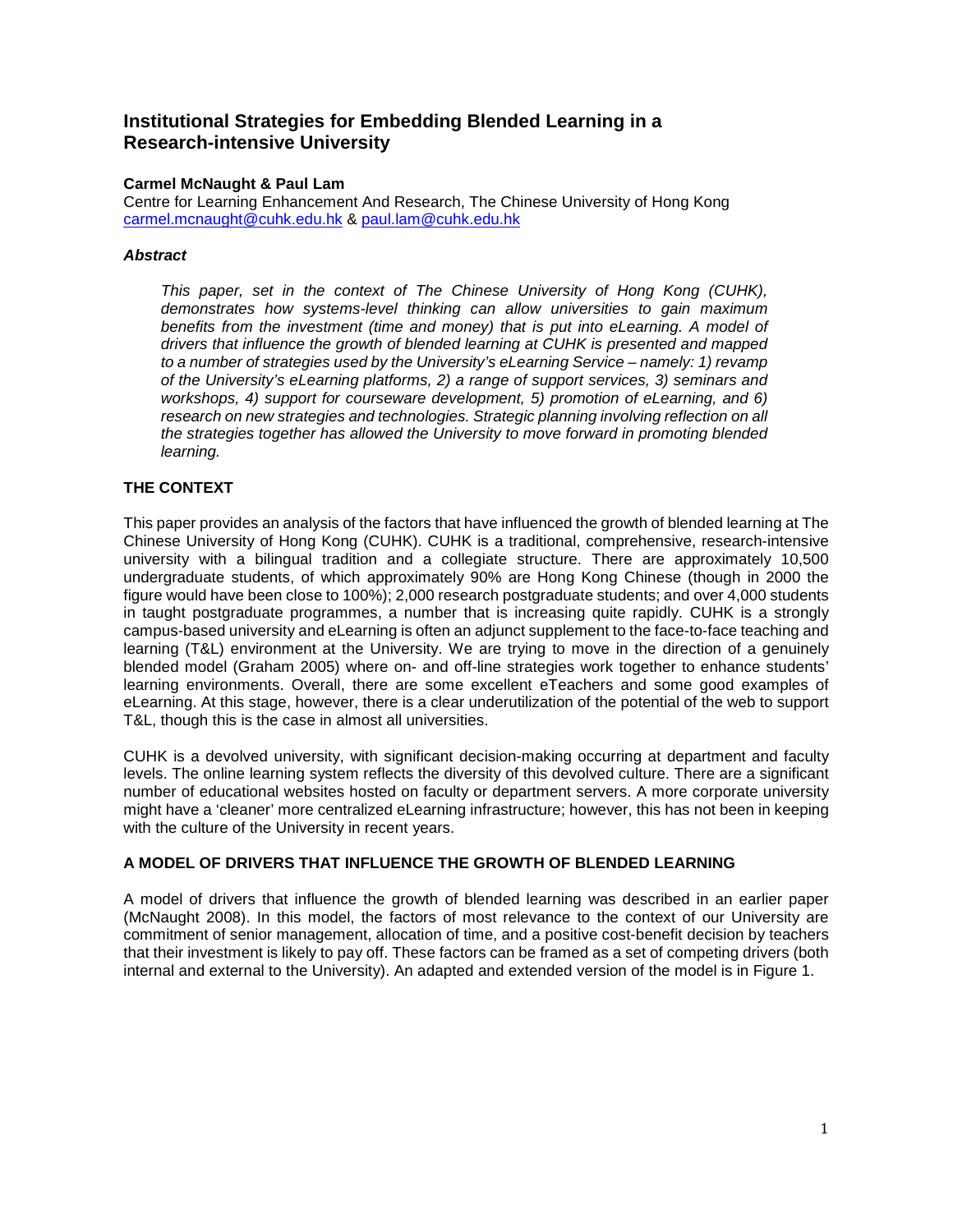| <b>Factor</b>       | Coordinated and supported eLearning                          |                                                | Laissez faire approach     |                         |  |
|---------------------|--------------------------------------------------------------|------------------------------------------------|----------------------------|-------------------------|--|
|                     | $\leftarrow$                                                 |                                                |                            |                         |  |
| $\rightarrow$       | Internal drivers                                             | <b>External drivers</b>                        | Internal driver            | <b>External driver</b>  |  |
|                     | 11+. Evidence of institutional                               | 1E+. External quality                          | 11-. Culture of a          | 1E-Good external        |  |
|                     | research. Evaluation is required                             | $audit - qover$                                | face-to-face university    | rankings at present     |  |
|                     | for all grants at CUHK (McNaught,                            | sponsored under the<br>auspices of the Quality |                            |                         |  |
|                     | in press) and eLearning is                                   |                                                |                            |                         |  |
|                     | monitored (Lam, Keing, McNaught, Assurance Council           |                                                |                            |                         |  |
|                     | & Cheng 2006).<br>(UGC 2009)                                 |                                                |                            |                         |  |
|                     | 11&E+. New student information system. All Hong Kong (HK)    |                                                |                            |                         |  |
| Senior management   | universities are in the process of upgrading legacy systems. |                                                |                            |                         |  |
|                     | CUHK is implementing a PeopleSoft system.                    |                                                |                            |                         |  |
|                     |                                                              |                                                |                            |                         |  |
|                     | Internal drivers                                             | External driver                                | Internal driver            | External driver         |  |
|                     | 21+a. Changing students                                      | 2E+. Changing                                  | 2I-. Commitment to a       | 2E-. Frenetic city      |  |
|                     | profile.                                                     | curriculum.                                    | university research        | with a just-in-time     |  |
|                     | Rapid change in the nature of the                            | HK is switching to a                           | life.                      | philosophy. In general  |  |
|                     | student population - more                                    | four-year undergraduate                        | Expectations of            | societal expectations   |  |
| ΙŅ.                 | students from Mainland China,                                | (Ug) curriculum in 2012.                       | commitment to research     | are conservative and    |  |
| Time                | more exchange students.                                      | This will increase Uq                          | and to campus life in a    | are often inhibitors of |  |
|                     | 2I+b. Students as 'digital                                   | student numbers by one                         | collegial,                 | change.                 |  |
|                     | natives', as evidenced by a                                  | third all at once. There are                   | research-intensive         |                         |  |
|                     |                                                              |                                                |                            |                         |  |
|                     | recent on-campus survey                                      | major curriculum and                           | university. If there are a |                         |  |
|                     | (McNaught, Lam & Lam, in                                     | infrastructure implications.                   | number of competing        |                         |  |
|                     | press).                                                      |                                                | agendas, teaching may      |                         |  |
|                     |                                                              |                                                | get low priority.          |                         |  |
| $\omega$            |                                                              |                                                |                            |                         |  |
| Teachers' decisions | Internal drivers                                             | <b>External driver</b>                         | Internal driver            | <b>External driver</b>  |  |
|                     | 3I+a. Local support:                                         | 3E+. Strong push for                           | 3I-. Peer groups in        | 3E-. Benchmarking       |  |
|                     | recognition for departmental                                 | outcomes-based                                 | departments.               | within the discipline   |  |
|                     | liaison staff and free provision                             | approaches (OBAs) to T&L                       | Research/ engagement       | is more important than  |  |
| about change        | of student eLearning helpers                                 | in HK. Significant funding is                  | in T&L (inc. eLearning) is | within the global       |  |
|                     | 3I+b. Change in policy for                                   | attached to OBA work.                          | often considered as a      | educational             |  |
|                     | promotion: teaching now                                      |                                                | 'soft' academic option.    | community               |  |
|                     | counts much more than                                        |                                                |                            |                         |  |
|                     | previously.                                                  |                                                |                            |                         |  |

Key:

I – internal driver. E – external driver

+ – supporting the growth of eLearning. - – maintaining the current situation

**Figure 1**. Internal and external drivers impinging on decisions about directions for eLearning (after McNaught 2008, p.53)

#### **ENACTING THE MODEL IN PRACTICE**

In this paper the strategies used to enhance the positive drivers and overcome the negative drivers will be described and evaluated. Specifically, the strategies used by the University's eLearning Service in the last three years (2006–09) are:

1) revamp of the University's eLearning platforms, 2) a range of support services, 3) seminars and workshops, 4) support for courseware development, 5) promotion of eLearning, and 6) research on new strategies and technologies. These strategies are explored in Table 1.

The University's eLearning Service is a collaboration between colleagues in the Information Technology Services Centre (ITSC) and the Centre for Learning Enhancement And Research (CLEAR).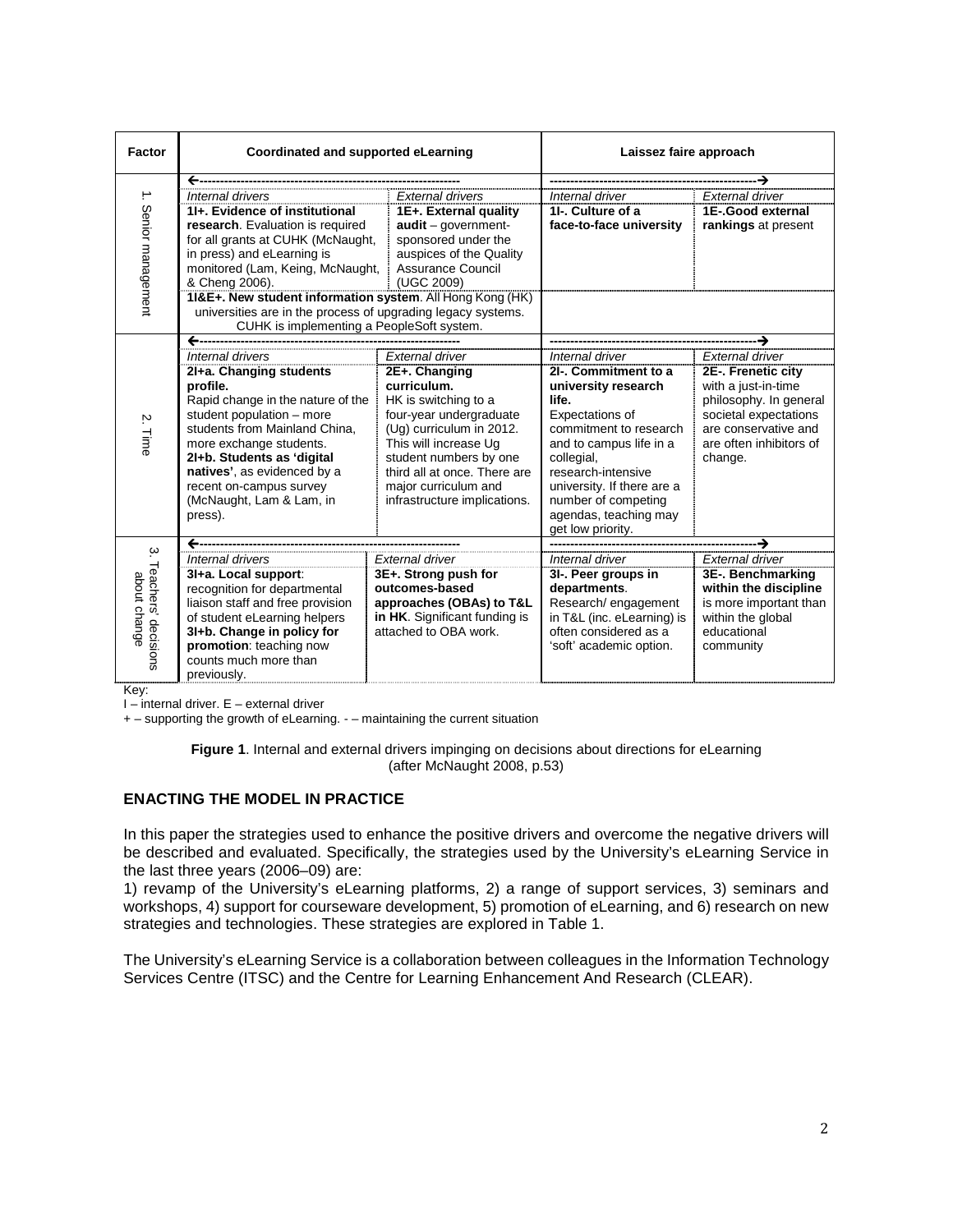| <b>Main strategies</b>                                                                      | <b>Specific strategies</b>                                                                                                                                                                                | <b>Examples of enhancement of</b><br>positive drivers                                                                                                                                                                                                                                                                 | <b>Examples of overcoming</b><br>negative drivers                                                                                                                                                                                                                 |
|---------------------------------------------------------------------------------------------|-----------------------------------------------------------------------------------------------------------------------------------------------------------------------------------------------------------|-----------------------------------------------------------------------------------------------------------------------------------------------------------------------------------------------------------------------------------------------------------------------------------------------------------------------|-------------------------------------------------------------------------------------------------------------------------------------------------------------------------------------------------------------------------------------------------------------------|
| 1) Revamp of the<br>University's<br>eLearning<br>platforms. A                               | Launch of centrally<br>maintained Moodle in 2006                                                                                                                                                          | 2I+b. Students as 'digital natives'<br>Many of our Moodle sites are much<br>more interactive and incorporate<br>more Web 2.0 tools                                                                                                                                                                                    | 3I-. Peer groups in departments<br>In some instances whole<br>departments changed to Moodle<br>and so there was no 'soft'<br>perception of eTeachers.                                                                                                             |
| steady rise has<br>occurred in<br>Moodle and<br>WebCT course<br>websites - see<br>Figure 2. | Upgrade of WebCT to<br>provide easier content<br>upload, a new links<br>annotations feature, new<br>quiz question types,<br>additional grading options<br>and a more user-friendly<br>interface.          |                                                                                                                                                                                                                                                                                                                       | 21-. Commitment to a university<br>research life<br>In view of the overall status of<br>teaching it was more strategic to<br>keep WebCT. The infrastructure<br>maintenance of two platforms is<br>better than conservative backlash.                              |
|                                                                                             | Faculty visits to all eight<br>faculties with senior<br>management present                                                                                                                                | 11+. Evidence of institutional<br>research<br>These were good opportunities to<br>show evidence of the growth and<br>success of eLearning at CUHK.                                                                                                                                                                    | 3I-. Peer groups in departments<br>With senior management support,<br>the 'soft' perception is diminished.<br>3E-. Benchmarking within the<br>discipline<br>Strategic mention of eLearning at<br>prestigious universities was<br>possible at these meetings.      |
|                                                                                             | Enhancement of course<br>outlines. Over 700 individual<br>course designs have been<br>reviewed and reports given<br>to teachers. The integration<br>of 'e' and 'non-e' strategies<br>has been encouraged. | 2E+. Changing curriculum<br>The new curriculum in 2012 has<br>been a great opportunity to promote<br>rethinking and renewing course<br>design.                                                                                                                                                                        |                                                                                                                                                                                                                                                                   |
| 2) A range of<br>eLearning                                                                  | Walk-in clinic. Not very<br>active but ~50 teachers<br>have come in for<br>personalized consultations.<br>Typical topics are given in<br>Note 1.                                                          | 3/+a. Local support<br>Personalized support is worth the<br>investment as advice seems to be<br>more actively used.<br>3E+. Strong push for OBAs to T&L in<br>НK<br>OBA is quite new in HK and<br>strategies such as ePortfolios are<br>gaining interest.                                                             | 11-. Culture of a face-to-face<br>university<br>Exploring how eLearning can<br>enable and enhance relationship<br>building is important at CUHK.                                                                                                                  |
| support services                                                                            | eLearning Assistants (eLAs)                                                                                                                                                                               | 21+b. Students as 'digital natives'<br>We have found it relatively easy to<br>train and employ our own students<br>as part-time helpers. We now have<br>funding for some full-time recent<br>graduates as eLAs.<br>3/+a. Local support<br>Teachers do the educational design<br>work and value the technical support. | 11-. Culture of a face-to-face<br>university<br>Teachers value personal help in<br>their own offices.<br>2E-. Frenetic city<br>Teachers leave routine technical<br>work till the last minute and need<br>technical support.                                       |
|                                                                                             | More extended<br>consultations and small<br>projects. A key emphasis of<br>all projects is evaluation<br>using a model described in<br>Lam and McNaught (2008).                                           | 3I+b. Change in policy for promotion<br>We have evidence of how teaching<br>can support promotion and can<br>share this with teachers. We have a<br>growing number of publications<br>jointly authored with teachers.                                                                                                 | 1E-. Good external rankings<br>While research predominates in<br>rankings, there are some 'good<br>university' guides where T&L is<br>important that can be cited.<br>3I-. Peer groups in departments<br>A formally framed project has more<br>status with peers. |
|                                                                                             | A virtual eLearning<br>Resources Centre, including<br>a photo gallery, access to<br>learning objects, tools,<br>top-ten tips and a FAQ<br>collection.                                                     | 2E+. Changing curriculum<br>The site at http://www.cuhk.edu.hk/<br>eLearning/ is continuously being<br>developed.                                                                                                                                                                                                     |                                                                                                                                                                                                                                                                   |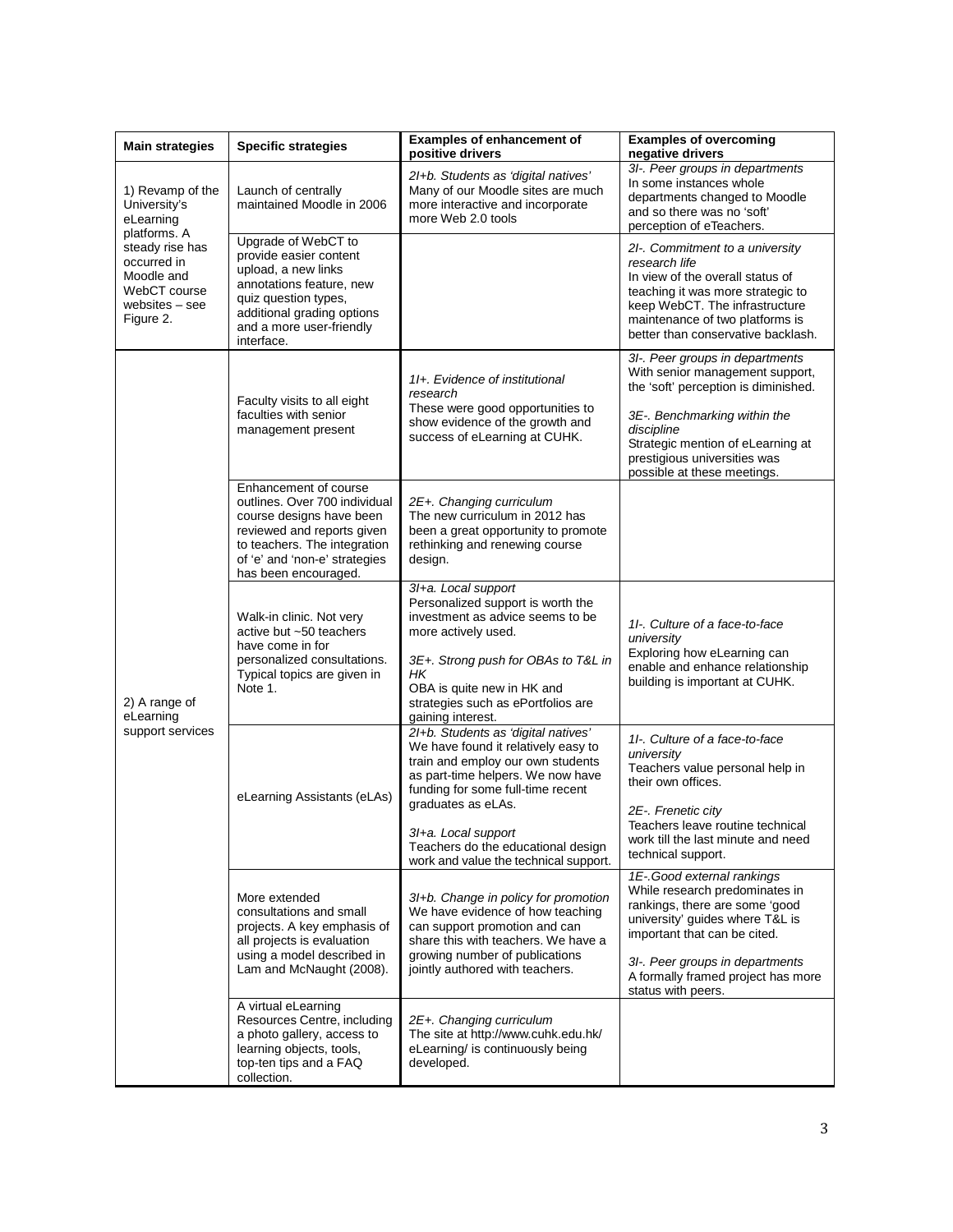| 3) Seminars and<br>workshops     | Topics cover training in the<br>use of online tools and<br>systems, as well as<br>exploration of learning<br>theory and pedagogical<br>strategies. | 2E+. Changing curriculum<br>See other comments about 2012.<br>11&E+. New student information<br>system<br>Good training will be essential in the<br>next phase of implementation.                                                                                                 | 11-. Culture of a face-to-face<br>university<br>Some training is by online courses<br>but CUHK teachers appreciate<br>face-to-face discussion.                                                                                                                    |
|----------------------------------|----------------------------------------------------------------------------------------------------------------------------------------------------|-----------------------------------------------------------------------------------------------------------------------------------------------------------------------------------------------------------------------------------------------------------------------------------|-------------------------------------------------------------------------------------------------------------------------------------------------------------------------------------------------------------------------------------------------------------------|
| 4) Support for<br>courseware     | Framing projects for<br>accessing internal and<br>external funding sources                                                                         | 21+a. Changing student profile<br>2I+b Students as 'digital natives'<br>2E+. Changing curriculum<br>All of the three factors mentioned<br>here have been supported by formal<br>projects.                                                                                         | 3I-. Peer groups in departments<br>A formally framed project has more<br>status with peers. We try to<br>encourage publication.<br>21-. Commitment to a university<br>research life<br>Appealing to scholarship does work.<br>Solid evaluation data is essential. |
| development                      | Successful completion of<br>development projects.<br>Examples are in Note 2.                                                                       | 3I+b. Change in policy for promotion<br>Sharing evidence of how teaching<br>can support promotion is useful.<br>1E+. External quality audit<br>We used the records to good effect in<br>the recent audit of CUHK.                                                                 | 1E-. Good external rankings<br>In HK, grant success is used as an<br>indicator by the government funding<br>agency.                                                                                                                                               |
|                                  | eLS@CU Newsletter, See<br>http://tinyurl.com/cbt27a                                                                                                | 2E +. Changing curriculum<br>See other comments about 2012.                                                                                                                                                                                                                       | 3I-. Peer groups in departments<br>HK is a culture where media<br>exposure is valued.                                                                                                                                                                             |
| 5) Promotion of<br>eLearning     | Departmental eLearning<br>Liaison Persons (eLLPs)                                                                                                  | 3I+b. Change in policy for promotion<br>Some ELLPs have felt this supported<br>their (successful) cases.                                                                                                                                                                          | 11-. Culture of a face-to-face<br>university<br>See other comments in this<br>category.                                                                                                                                                                           |
|                                  | eLearning Expo. See<br>http://www.cuhk.edu.hk/<br>eLearning/expo/                                                                                  | 3E+. Strong push for OBAs to T&L in<br>HK<br>We plan to add several more of the<br>Expo displays to the OBA eLearning<br>site at http://www.cuhk.edu.hk/<br>eLearning/eLoutcomes/                                                                                                 | 11-. Culture of a face-to-face<br>university<br>See other comments in this<br>category.                                                                                                                                                                           |
|                                  | Learning Activity<br>Management System<br>(LAMS)                                                                                                   | 2E+. Changing curriculum<br>See other comments about 2012.                                                                                                                                                                                                                        |                                                                                                                                                                                                                                                                   |
|                                  | Web-conferencing solution<br>(Adobe Breeze)                                                                                                        | 21+a. Changing student profile<br>There is a small but growing number<br>of international collaborative<br>courses.                                                                                                                                                               | 3I-. Peer groups in departments<br>Web-conferencing is used for<br>research as well as teaching.                                                                                                                                                                  |
|                                  | eBooks                                                                                                                                             | 21+b. Students as 'digital natives'<br>Published papers support an<br>awareness of the skills and<br>challenges our students have.                                                                                                                                                |                                                                                                                                                                                                                                                                   |
| 6) Research on<br>new strategies | Mobile learning and<br>teaching                                                                                                                    | 21+b. Students as 'digital natives'<br>Published papers support an<br>awareness of the skills and<br>challenges our students have.                                                                                                                                                |                                                                                                                                                                                                                                                                   |
| and technologies                 | eAssessment                                                                                                                                        | 2E+. Changing curriculum<br>See other comments about 2012.                                                                                                                                                                                                                        | 2E-. Frenetic city<br>EAssessment is only popular in<br>large classes where time saving is<br>significant.                                                                                                                                                        |
|                                  | Reporting on the growth of<br>eLearning at CUHK                                                                                                    | 11+. Evidence of institutional<br>research<br>1E+. External quality audit<br>1I&E+. New student information<br>system<br>All of the three factors mentioned<br>here have relied on the longitudinal<br>data we collect about eLearning<br>(Lam, Keing, McNaught & Cheng<br>2006). | 21-. Commitment to a university<br>research life<br>Appealing to scholarship does work.<br>Solid longitudinal data is essential.                                                                                                                                  |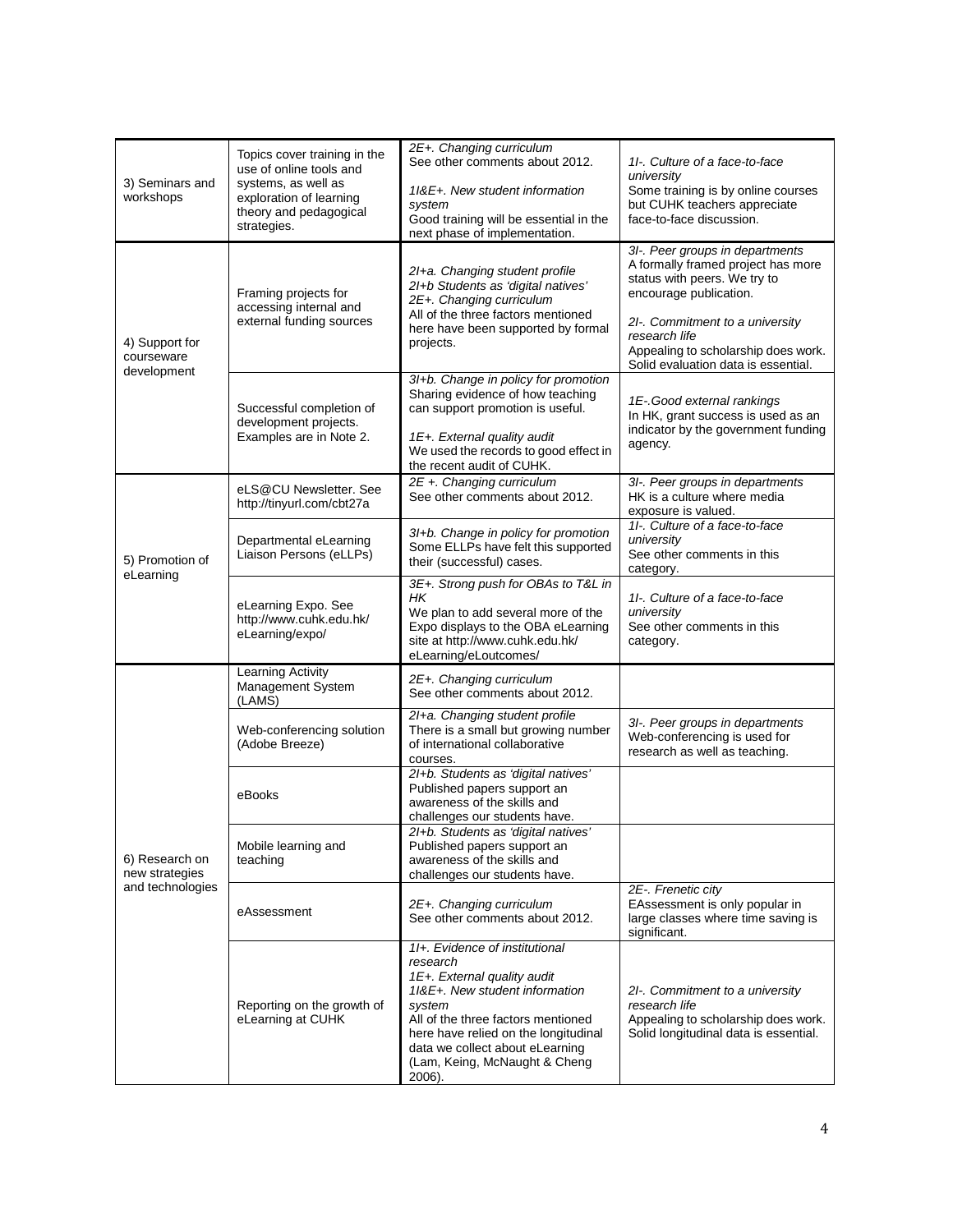Note 1: Some common topics discussed in the clinic are:

- How to incorporate different functions of WebCT and Moodle to both save teachers' time in managing the course and to fulfil different teaching needs? (e.g. assignment dropbox, online assessment, discussion forum)
- How can eLearning help to improve learning outcomes and optimize pedagogical efforts?
- How to facilitate student group activities more effectively by eLearning?
- How can eLearning facilitate international collaboration with other universities?
- What are tips in using PowerPoint and Acrobat?
- How to use cases on eLearning platforms to facilitate students' learning?
- How can assignment be designed to foster students' reflection on subjects of studies?
- How could training workshops be arranged for individual academic units serving their special needs on eLearning?
- How should courses on eLearning platforms be administered at departmental level?
- How can the new technologies/ functions for eLearning (e.g. blog) be used in course teaching to enhance students' learning experience?
- How can peer review activities be set up on eLearning platforms?
- Consultation in designing and conducting different online assessments.
- Consultation in courseware development design and production (e.g. online video lectures, 3D simulations, interactive games)

Note 2: Examples of projects are:

- a comprehensive libel litigation database for the School of Journalism and Communication;
- a highly interactive online game for the School of Law:
- an online language learning platform for Japanese Studies;
- a Chinese Culture Teaching Materials Repository for the Office of University General Education;
- a web course with flash animated exercises on English pronunciation for the English Language Teaching Unit; and
- a web course with video-enhanced virtual laboratory on teaching microbiology for Nursing.
- a simulation game of the treatment of Cardiac Arrest for Department of Anaesthesia and Intensive Care;
- a online courseware for teaching Thematic Melodies of 20<sup>th</sup> Century Theoretical Physics for Department of Physics;
- a interactive courseware package for learning Putonghua online for the Independent Learning Centre;
- a flash-animated courseware for teaching Human Physiology for Department of Physiology; and
- a courseware for teaching biochemistry/ biotechnology for Department of Biochemistry.

#### **Table 1**. Strategies used in promoting and supporting eLearning at CUHK, considered in terms of a number of competing drivers



**Figure 2**. Growth in eLearning at The Chinese University of Hong Kong

Overall, it can be seen that an overarching model supports the design of a specific suite of strategies to use in promoting and supporting eLearning. One needs to contextualize support strategies within an overall framework in order to optimize the resources available – both funding resources and human resources. Without this reflection and holistic thinking, we do not believe that we would be able have achieved what we have achieved in the last few years. In addition, the cumulative effect of a number of strategies working together, reinforcing each other, is important.

#### **ACKNOWLEDGMENTS**

Funding support from the University Grants Committee in Hong Kong is gratefully acknowledged, as is the contributions of colleagues across the University.